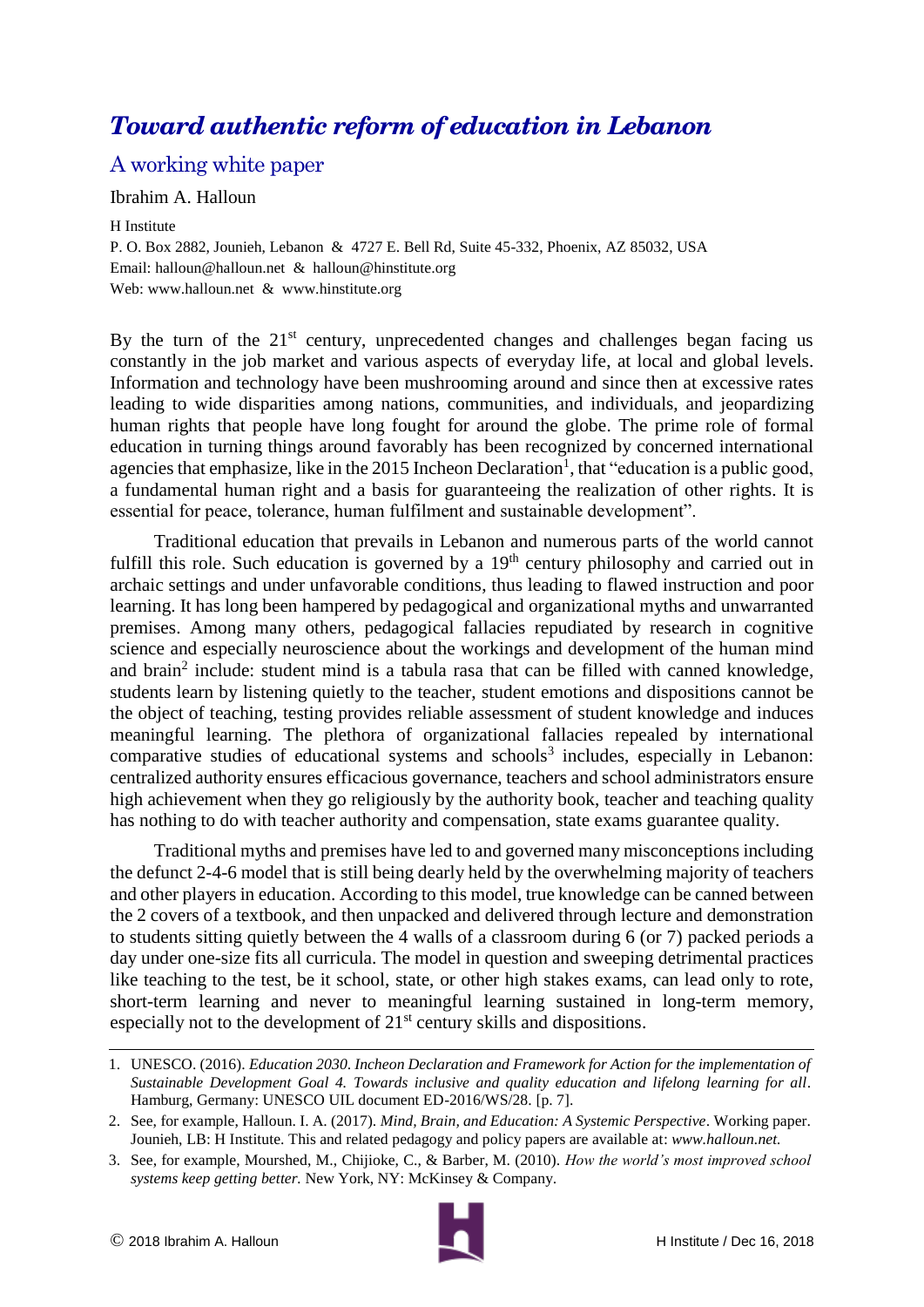Perhaps the most damaging myth of them all has been in Lebanon that our educational system is one of the best around the globe. Advocates and believers of this myth keep bragging about the success of Lebanese students who pursue university and especially graduate education abroad. These deceived and/or deceiving people seem to forget that the students in question succeed and excel not because of their educational background, but primarily because of their high motivation and determination to seek *better* education and job opportunities *abroad*, and, subsequently, of the high efforts they deploy abroad for their majors, and especially for making up for what they have missed in their Lebanese education. The same people seem also to ignore or turn the blind eye to comparative research and studies that keep showing that we lag behind most countries around the globe when it comes to student meaningful understanding of what our curricula were supposed to cover<sup>4</sup>.

Fallacies governing our educational system have prevented it from fulfilling its supposed mission, and will certainly not allow it to "Ensure inclusive and equitable quality education and promote lifelong learning opportunities for all" as called for in Goal 4 of the UN *2030 Agenda*  for Sustainable Development<sup>5</sup>. Comprehensive reform of education is urgently needed in Lebanon to bring about and sustain development in accordance with the new realities of the  $21<sup>st</sup>$ century. The due reform begins by disposing of traditional pedagogical and organizational fallacies, and of ensuing traditional concepts of educational system, pedagogy, curriculum, school, student, teacher, administrator, educational authority, and other entities in education. Alternative, substantiated foundations, concepts, structures, and practices that are authentic to the Lebanese and global realities should then be instituted in virtually all respects with the concerted efforts of all stakeholders.

This working white paper is meant to solicit and help focus discussions among various stakeholders about the urgently needed educational reform in Lebanon (and elsewhere) in order to empower our young generations to enjoy decent life on Earth and make it a continuously better globe to live on. It would ultimately serve policy and decision makers to bring about and reify alternative educational premises and concepts fit for the 21<sup>st</sup> century, and put together long-term strategies and plans for authentic reform of education. The paper complements two previous position papers on the urgent need to reconsider national diplomas granted solely on the basis of a single set of exit exams<sup>6</sup>. It draws on international declarations like UN's 2030 Agenda<sup>5</sup> and related UNESCO's and OECD's declarations and action programs<sup>7</sup>, as well as on acclaimed, seminal comparative reports like the 2010 McKinsey report on "*How the world's most improved school systems keep getting better*" 3 .

*systems*. Jounieh, LB: H Institute. Both papers are available at: *[www.hinstitute.org/Site/blogs.](http://www.hinstitute.org/Site/blogs)* 7. See, for example:

OECD Directorate of Education and Skills. (2018). *The Future of Education and Skills. Education 2030*. Paris, France: OECD Publishing.

OECD. (2016). *Trends Shaping Education 2016*. Paris, France: OECD Publishing.

Schleicher, A. (2015). *Schools for the 21st-Century Learners: Strong Leaders, Confident Teachers, Innovative Approaches.* International Summit on the Teaching Profession. Paris, France: OECD Publishing.

UNESCO. (2015). *World Education Forum 2015 Final Report*. Paris, France: UNESCO.

UNESCO. (2014). *UNESCO Roadmap for Implementing the Global Action Programme on Education for Sustainable Development*. Paris, France: UNESCO.

<sup>4.</sup> See, for example, OECD. (2016). *PISA 2015 Results (5 Volumes).* Paris, France: OECD Publishing.

<sup>5.</sup> United Nations. (2015). *Transforming our world: The 2030 Agenda for Sustainable Development*. UN Resolution A/RES/70/1. [p. 14].

<sup>6.</sup> Halloun. I. A. (2016). *Upholding our conventional exit exams is a crime against students and society*. Jounieh, LB: H Institute. Halloun. I. A. (2016). *Premises for authentic diplomas in the context of reformed curricula and educational*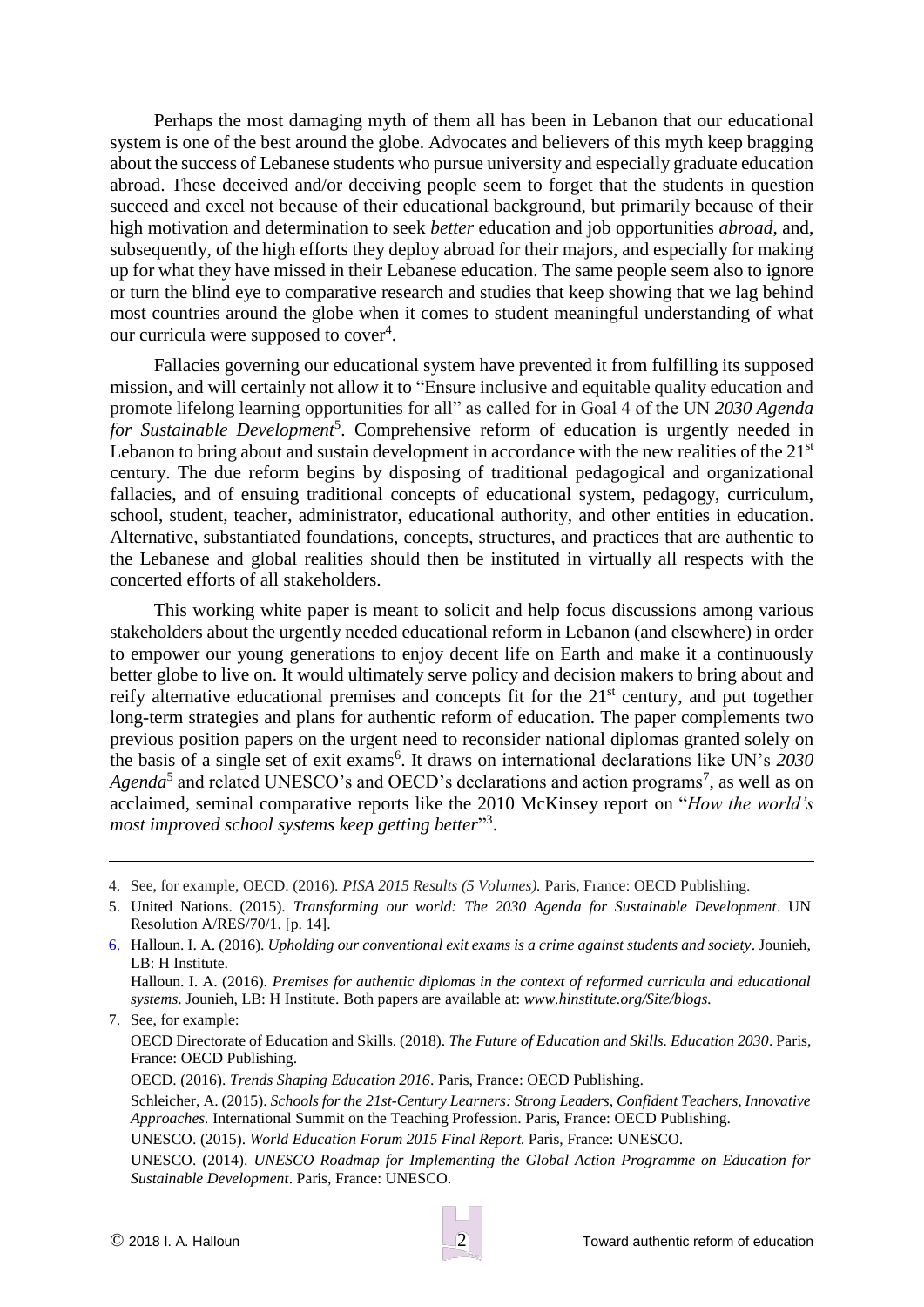The paper briefly offers some premises and recommends reform measures about seven major aspects which formal education (education for short hereafter) is supposed to serve or conform to: equity and quality, lifelong learning, global citizenship, human mind and brain, technology, profession, and systemism. The presentation of each aspect begins with a general premise detailed in a set of five statements. The first statement is of quasi-axiomatic nature and offers some established facts from which derive the following four principle-like corollaries. The presentation ends with another set of five statements that recommend certain practical measures for authentic reform of education. The seven aspects, along with their premises and recommendations, are neither exclusive nor exhaustive. They have been chosen for being most crucial and critical to attend to at this point, and presented so as to hopefully contribute some viable building blocks on the long journey of the sought reform.

*Education must be not a marketable commodity but a quality public good that is equitably, wisely, and generously invested in school-age youngsters, as most important national assets, for individual fulfillment and significant sustainable development at the local and national levels.*

# **1.** *Quality education for all, and all for quality education*

*All school-age youngsters must have access to quality K-12 education that enables them to fully develop their potentials and empowers them to run decent and successful lives, and all productive people and bodies must contribute to this national investment.*

- 1.1 Education is a right for all people according to the Lebanese constitution and many international charts, treaties, resolutions, and declarations which Lebanon subscribes to in one form or another.
- 1.2 Education must attend to a person as a whole and enable individual people not merely to pass school, state, and other tests and exams, but to fully develop their mental and physical potentials for their own well-being and fulfillment and the collective welfare, and for empowering them for decent and successful life.
- 1.3 Every person must have access to quality education, and not just any education, in K-12 and beyond, and come out with sustainable meaningful and productive knowledge, rational and sensorimotor skills, dispositions, and other aspects or traits that make up individuals' mental and physical profiles fit for the 21<sup>st</sup> century.
- 1.4 Every person must be able to afford quality education irrespective of income or any other factor be it mental, physical, or demographic (including but not limited to nationality, gender, race, ethnical and social background).
- 1.5 Education must be not a marketable commodity but a public good commonly owned by all people in a given community and nation, and a significant investment in national dignity and power, wealth and welfare, and growth and development in all sectors, especially production sectors.

The following measures should be taken accordingly:

1.6 Set and continuously revise major profile traits that should be the prime target of K-12 education, with a focus on personal and collective welfare, and an emphasis on generic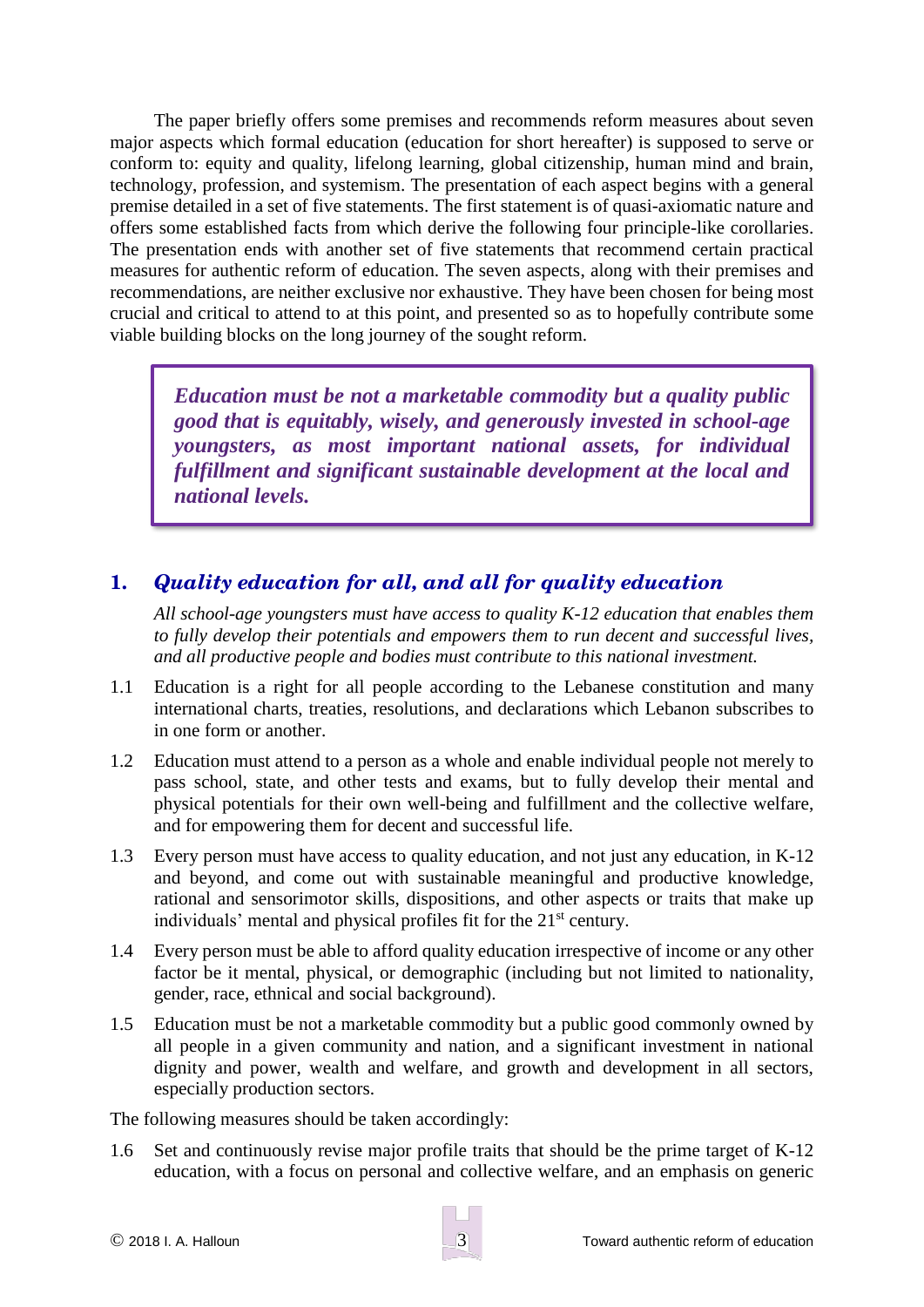traits of success and excellence like progressive mind, productive habits, profound knowledge, and principled conduct in all aspects of life (referred to hereafter as 4P profiles<sup>2</sup>).

- 1.7 Institute and strictly implement national quality standards for all aspects and levels of education so that individual students may fully develop their potentials through 4P profiles.
- 1.8 Reconsider the public-private school dichotomy in favor of a new concept of "Universal School" that would bring the two sectors together in fair partnership and make equity and quality synonymous in education.
- 1.9 Reconsider the general-vocational education dichotomy in favor of a new merger concept of "Universal Education" so that all K-12 students develop profiles fit for the job market of the 21st century and sustainable development at the local and national levels.
- 1.10 Invest creatively all subventions of student tuitions by state and private agencies and mutual funds in a reformed taxation and budgetary system to subsidize quality education for all, turn it into a truly public good, and provide incentives for significant funding of educational research, development, and innovation.

# **2.** *Essential education for lifelong learning and profile development*

*Education must focus on profile traits that empower individual students for lifelong learning to meet emerging needs and challenges in our rapidly changing world.*

- 2.1 The human brain is plastic and ready to learn at all ages and we live in a rapidly changing world, which warrants that every willing person be afforded to learn anything s/he desires and needs at any point of life and thus to continuously develop her/his profile.
- 2.2 K-12 education must have the prime objective of helping individual students learn how to learn whatever they are up to at a given point of schooling, and develop in the process efficient and generic learning habits that may ultimately be readily adapted to personal, professional, and collective needs in everyday life and the workplace.
- 2.3 Learning habits that K-12 education must bring about should incorporate skills to decide what to learn to meet emerging needs and challenges, as well as dispositions and skills for efficient engagement with others, and with various information media and resources, for the ultimate goal of lifelong profile development.
- 2.4 K-12 education must concentrate on generic and productive profile traits and thus balance between the breadth and depth of covered academic fields and disciplines, and focus on the very essential and meaningful knowledge in accordance with the "less is more" motto.
- 2.5 A seamless transition must be maintained from one level to a higher level in formal education, and especially from secondary to tertiary education (undergraduate and graduate university majors, postsecondary technical and vocational certifications), in order to foster sustainable learning habits at these stages of life and beyond.

The following measures should be taken accordingly:

2.6 Make the development of reasonable profile traits, including the development of generic learning habits, the prime objective of K-12 education, and focus to this end on academic essentials that meet the realities of everyday life and the job market.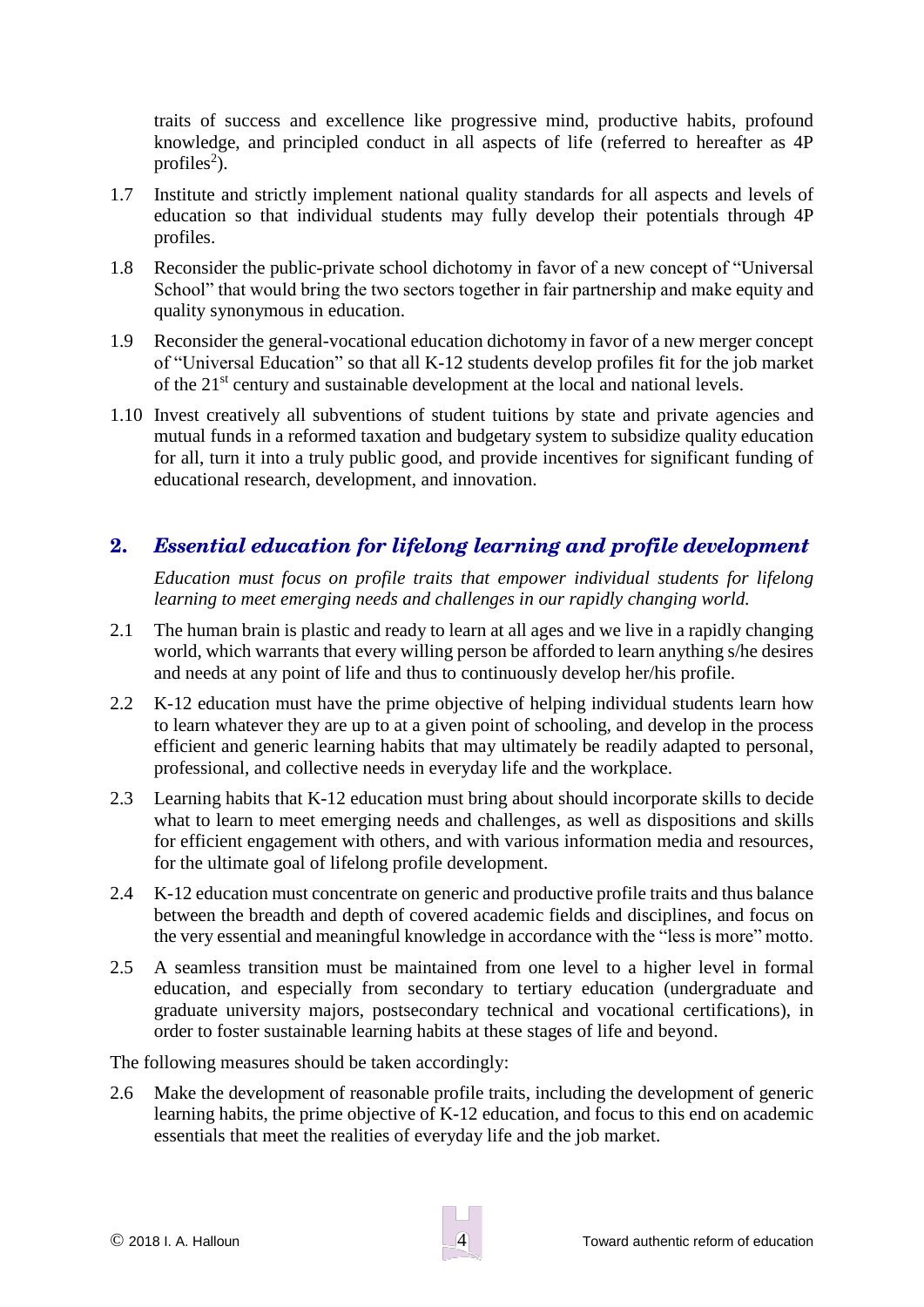- 2.7 Focus, in profile traits, on patterns of excellence that cut across different professions, and, in academic essentials, on basic literacy and convergence among traditionally distinct disciplines.
- 2.8 Put students in conducive learning ecologies, with them at the locus of control, rather than in intimidating and alienating conditions, and avoid to this end all sorts of authoritarian sanctions and obstructive climates and practices like competition among students.
- 2.9 Rely on "assessment" as means of sustainable, meaningful, and productive learning rather than on "testing" of rote learning for the limited and adverse sake of ranking students and preparing them to pass state and other high stakes exams.
- 2.10 Induce students at all levels to value and convincingly implement high standards of achievement significantly more for personal satisfaction than for meeting others' expectations, requirements, and criteria.

*Dichotomies of public-private school and general-vocational education with one size fits all, discipline-specific curricula must be disposed of in favor of "universal" school and education with systemic and dynamic, cross-disciplinary curricula that empower individual students for lifelong learning in a rapidly changing world.*

### **3.** *Education for global citizenship*

*Education must bring about well-rounded, creative and innovative value-driven citizens actively sensible to local and global causes and issues.*

- 3.1 People and nations cannot live and foster independently of each other, and our globe is increasingly becoming one all-encompassing ecosystem where the impact of individuals and groups' actions may not be limited to those who interact with each other and not confined to fixed boundaries.
- 3.2 Education must empower students to appreciate and live by duly acclaimed values and ethics, engage constructively with their surroundings, and foster individually and collectively in peaceful and all-embracing climates.
- 3.3 Education must empower students to embrace and foster diversity peacefully within and across communities, while holding on to, sustaining, and enhancing their own identity, culture, and heritage.
- 3.4 Education must empower individual students to sustain an affinity to human, ecological, socio-economic, and all sorts of local and global issues and causes, and a spirit of responsibility regarding their resolution.
- 3.5 Education must empower students to ascertain critically popular ideas and hailed accomplishments, and to appreciate and strive for creativity and innovation in tackling personal and collective issues.

The following measures should be taken accordingly:

3.6 Instill a culture of creativity and innovation at all grade levels with a diversified and fair reward system for teachers, school administrators, and students.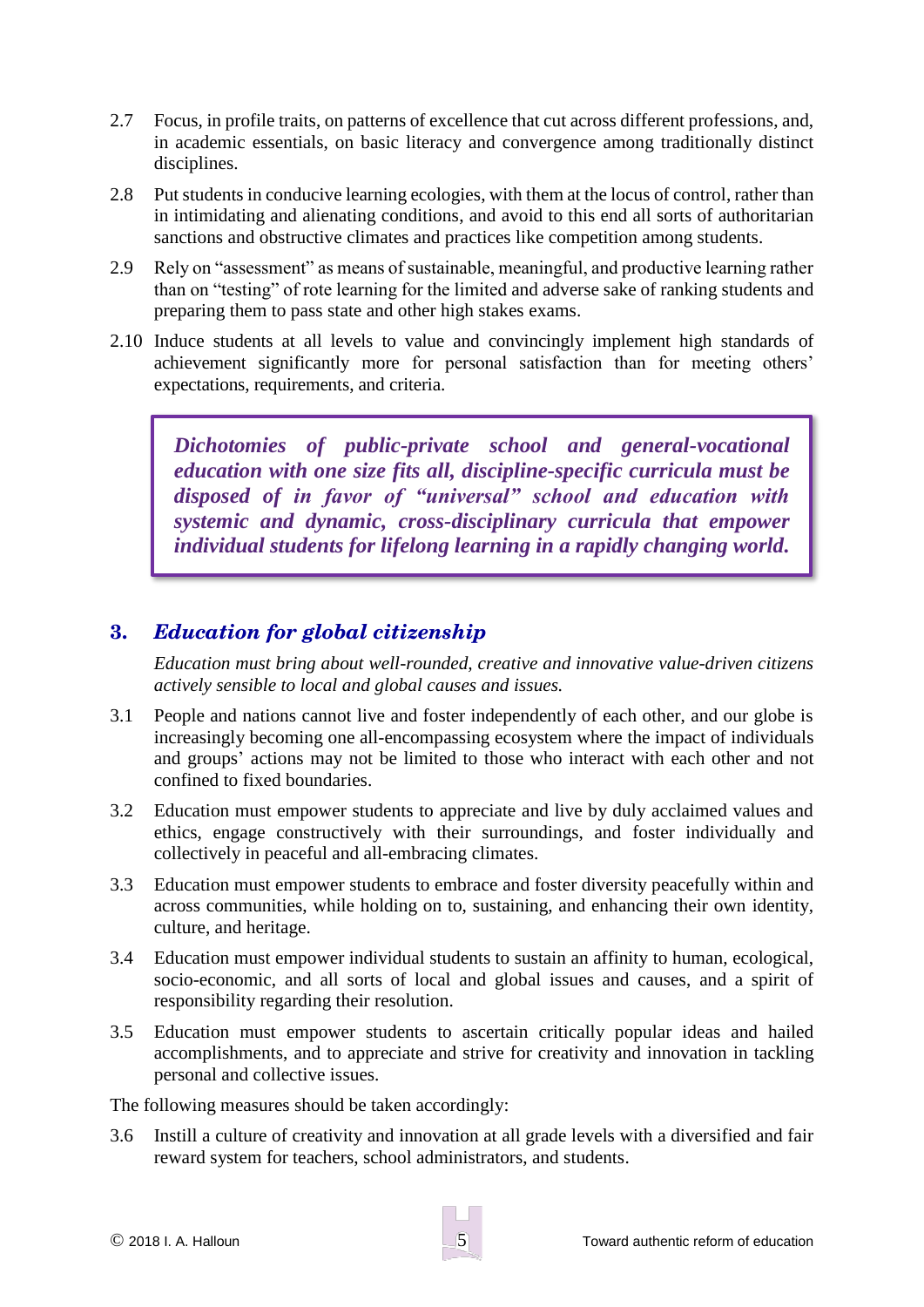- 3.7 Engage students in various courses and at all levels in value-driven discussions and activities aimed at helping them develop and live by a sound value system with clear performance indicators and judgment criteria about various issues, including scientific and technological developments.
- 3.8 Engage students in group work in all courses and at all levels with the prime objectives of making team work second nature to them and inducing them to care for each other instead of competing with each other, and to reach for success and excellence collectively and not at the detriment of others.
- 3.9 Incite teachers, schools, and professional organizations to sustain communication and cooperation channels, and to set appropriate platforms for students and teachers from different schools and communities to collaborate on projects of mutual interest and develop in the process the habit of constructive engagement with different others.
- 3.10 Institute educational standards that imbed a value system that transcends ethical and religious differences and geo-cultural boundaries among communities and nations, and that allow seamless social and pedagogical mobility of students of all levels across communities and nations.

# **4.** *Mind and brain based education*

*Education must be adapted to the human mind and brain as revealed in neuroscience and cognitive science for sustainable, meaningful, and productive learning.*

- 4.1 Learning and ensuing profile development are primarily cognitive processes of the human mind (conscious thoughts) that engage and transform various parts of the brain (neural networks), and the efficiency of those processes and sustainability of their outcomes in long-term memory depend on how well they respect and take advantage of the natural workings and development of the human mind and brain.
- 4.2 Education, and especially curriculum design, deployment, and refinement, must be governed not by unsubstantiated popular beliefs but primarily by pedagogical frameworks with viable tenets, principles, and rules that cognitive science and especially neuroscience provide us about perception, conception, and memory formation, sustainability, and retrieval, as well as about student potentials in these respects at specific schooling ages, learning management and the role of student emotions and attention, and various other aspects of learning and instruction.
- 4.3 Education must attend equitably to all four dimensions of the human mind and brain in order to foster sustainable, meaningful, and productive learning, notably the epistemic dimension of conceptions, the rational dimension of reasoning skills, the sensorimotor dimension of dexterities or physical skills, and the affective dimension of emotions and dispositions.
- 4.4 Education must help students become consciously aware of how the brain works and evolves, and manage efficiently various brain parts, especially those dealing with metacognitive controls and with memory formation, sustainability, retrieval, and deployment.
- 4.5 Teacher education, like student education, must be governed by mind and brain based pedagogical frameworks for efficiency and sustainability purposes, but especially to maintain coherence and consistency within and between teacher and student education at all levels and throughout life.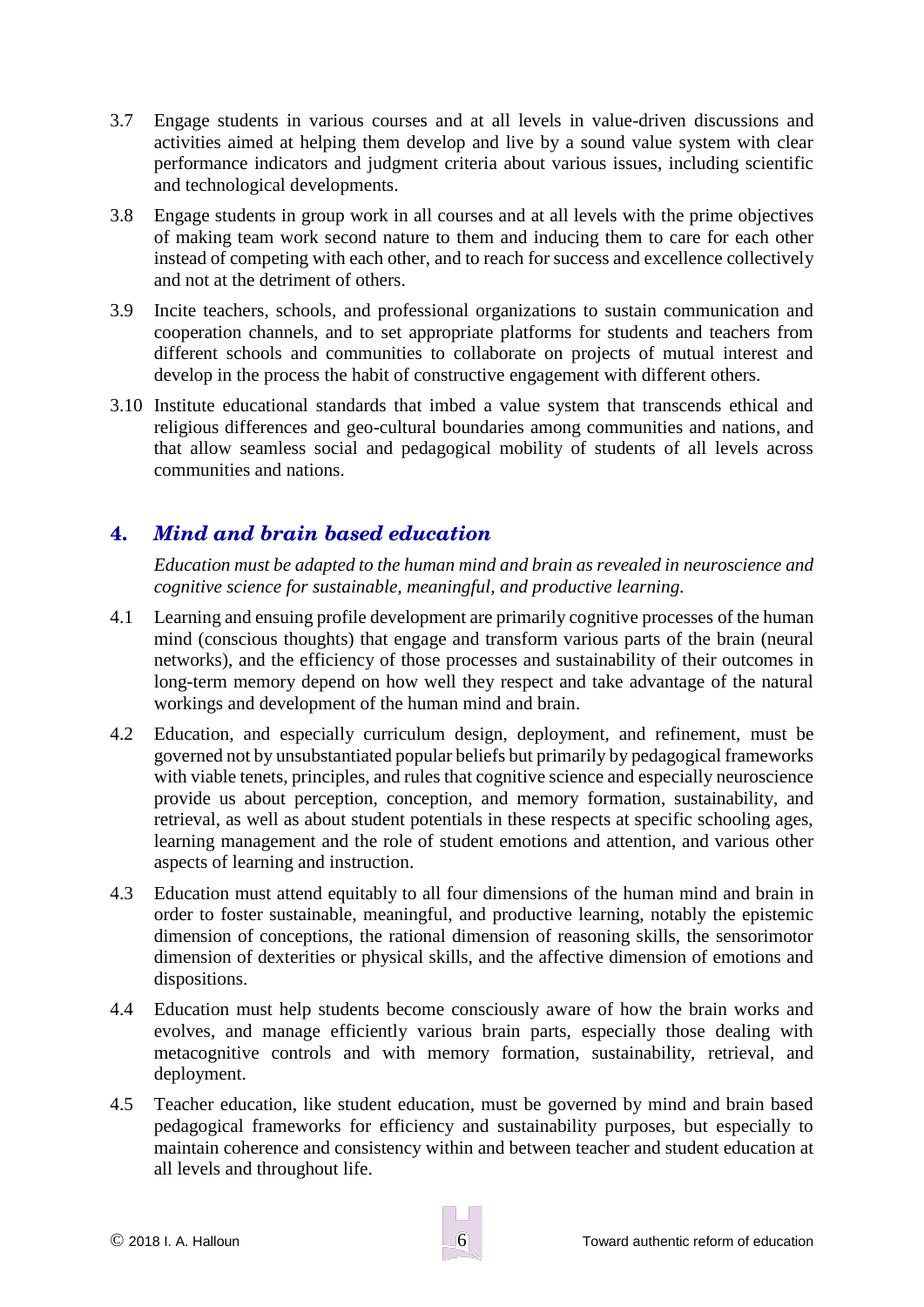The following measures should be taken accordingly:

- 4.6 Institute regulations, mechanisms, and professional development programs that let all actors in education, from policy makers to teachers and textbooks authors, take full advantage of what relevant research in neuroscience and cognitive science tells us about sustainable, meaningful and productive learning at all schooling ages and related effective teaching practices.
- 4.7 Put together and systematically deploy sound pedagogical frameworks that conform to the workings and development of the human mind and brain to govern K-12 education and beyond consistently, including pre-service education and continuous professional development of teachers and all other actors in education.
- 4.8 Put in place dynamic curricula with programs of study that match students' potentials and promote reasonable cognitive (epistemic, rational, and affective) and sensorimotor development of individual students at each grade level.
- 4.9 Prescribe in reformed curricula how students and teachers may design experiential learning ecologies that take advantage of cognitive and sensorimotor differences among students, and provide relaxed and conducive climates that ward off negative emotions like stress, anxiety, intimidation, and alienation.
- 4.10 Mandate that any resource (textbook, digital media, equipment, etc.) for any educational level come with explicit student and teacher guidelines on how to help students take full advantage of their cognitive and sensorimotor potentials and avoid practices stemming from long-standing pedagogical fallacies.

*Education stakeholders must dispose of mythical and obsolete 19th century foundations in favor of systemic pedagogical frameworks twinned with efficient technology and mandating mind and brain based tenets, principles, and rules of experiential learning for the development of 21st century student profiles.*

### **5.** *Pedagogy and technology twinning*

*Education must judiciously adapt technology and pedagogical frameworks to each other for meaningful learning and not merely adopt available technology as add-on for efficiency purposes.*

- 5.1 Technology, and especially information technology and portable electronic devices, is nowadays an integral and indispensable part of our daily life and is inevitably but inefficiently becoming so in school life.
- 5.2 Educational technology must benefit from entertainment and especially gaming technology for conforming to the workings and development of human mind and brain, and especially for sustaining students' interest and attention and engaging them meaningfully and productively in the learning process*.*
- 5.3 Technology must not be adopted under traditional pedagogical frameworks (or even adapted to such frameworks), including those that claim to be student-centered and to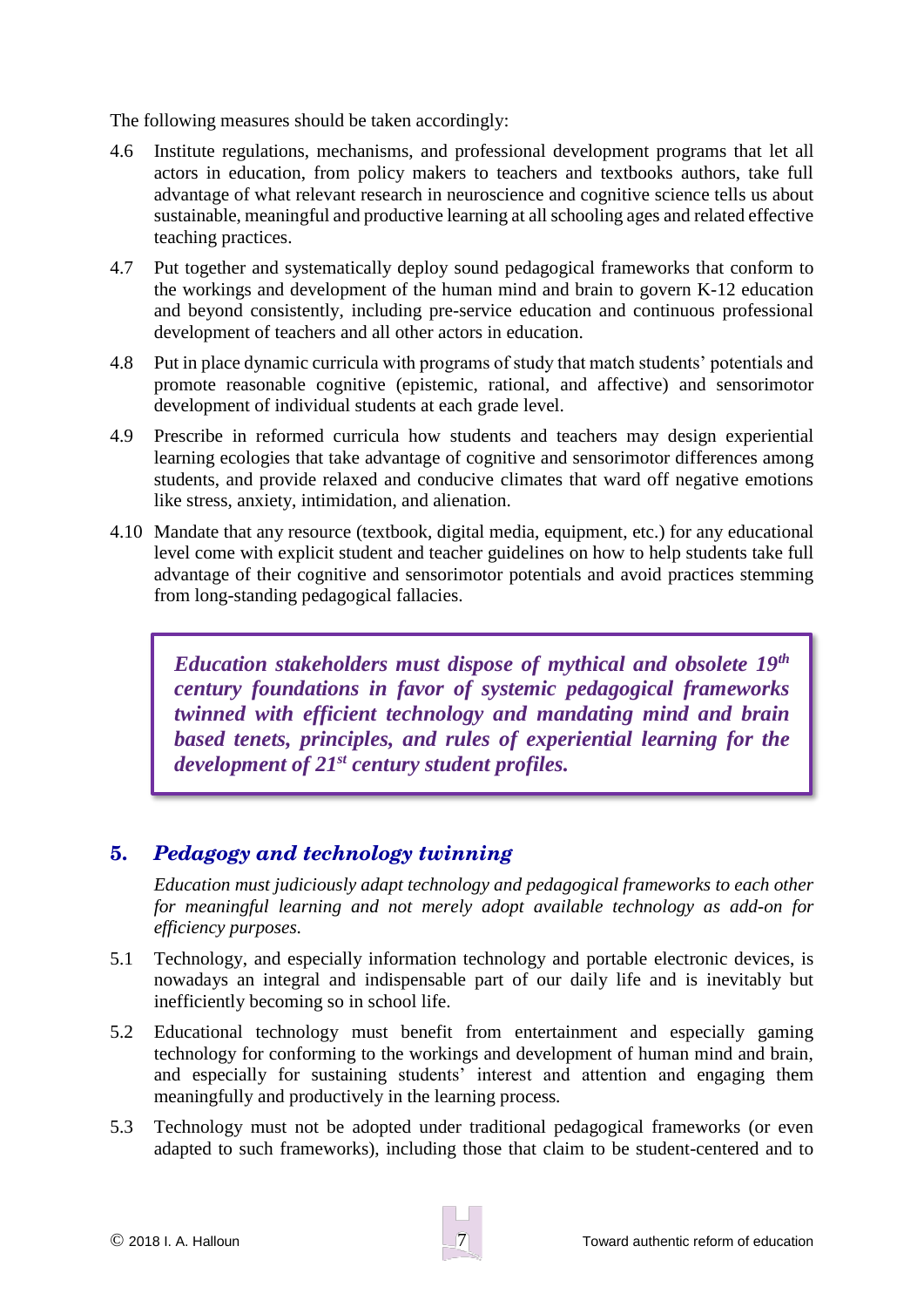promote various forms of active or interactive learning, for it may hardly then induce or significantly contribute to meaningful learning.

- 5.4 Technology must be accounted for while putting together new mind and brain based pedagogical frameworks for curriculum development and deployment, and it must be developed in accordance with such frameworks for the cognitive and sensorimotor purposes set in the curricula and appropriately tested and corroborated before dissemination.
- 5.5 Educational technology must not impose cognitive, logistic, financial, or other demands that students, teachers, parents, and other stakeholders cannot afford.

The following measures should be taken accordingly:

- 5.6 Put together, validate, and institute pedagogical frameworks that mandate mind and brain based tenets, principles, and rules for judicious use of technological hardware and software.
- 5.7 Take advantage of best and relevant practices in game technology in the development of educational technology, and follow rigorous rules of scientific and educational research to validate such technology for the purposes set in the corresponding pedagogical frameworks and curricula.
- 5.8 Let students and teachers have a significant voice in setting the specifications of educational technology, and engage them actively in research leading to the development and validation of such technology.
- 5.9 Bridge the technological gap between teachers and students through appropriate preservice and continuous in-service training and proper follow-up and support systems.
- 5.10 Make educational technology affordable to all schools and students and do not let it drive a wedge between those of different economic background.

### **6.** *Education as a worthy profession*

*Education, and especially K-12 teaching, must be a highly esteemed profession that highly dedicated and qualified university students consider worth getting into.* 

- 6.1 Educators, and especially K-12 teachers, are the prime agents of students' mental development (and physical development in certain respects), and they determine to a large extent the degree to which students develop their potentials and thus the quality of life they will eventually be able to afford and of their contribution to national product and pride.
- 6.2 Educators, and especially K-12 teachers, must be highly esteemed in society as leading figures, selected accordingly, trained in high quality institutions, and afforded work conditions that are attractive of high competence and conducive for continuous professional development and performance improvement.
- 6.3 High quality standards must govern pre-service and in-service education of teachers, administrators and other workers in the educational sector, especially the establishment and governance of tertiary institutions that offer such education.
- 6.4 Teachers must have the competence and authority to run their classes as they deem it appropriate to their students' potentials, needs, and interests, and they must not be demeaned to mere conveyor belts or transmission channels that blindly transfer canned knowledge to passive recipients or consumers.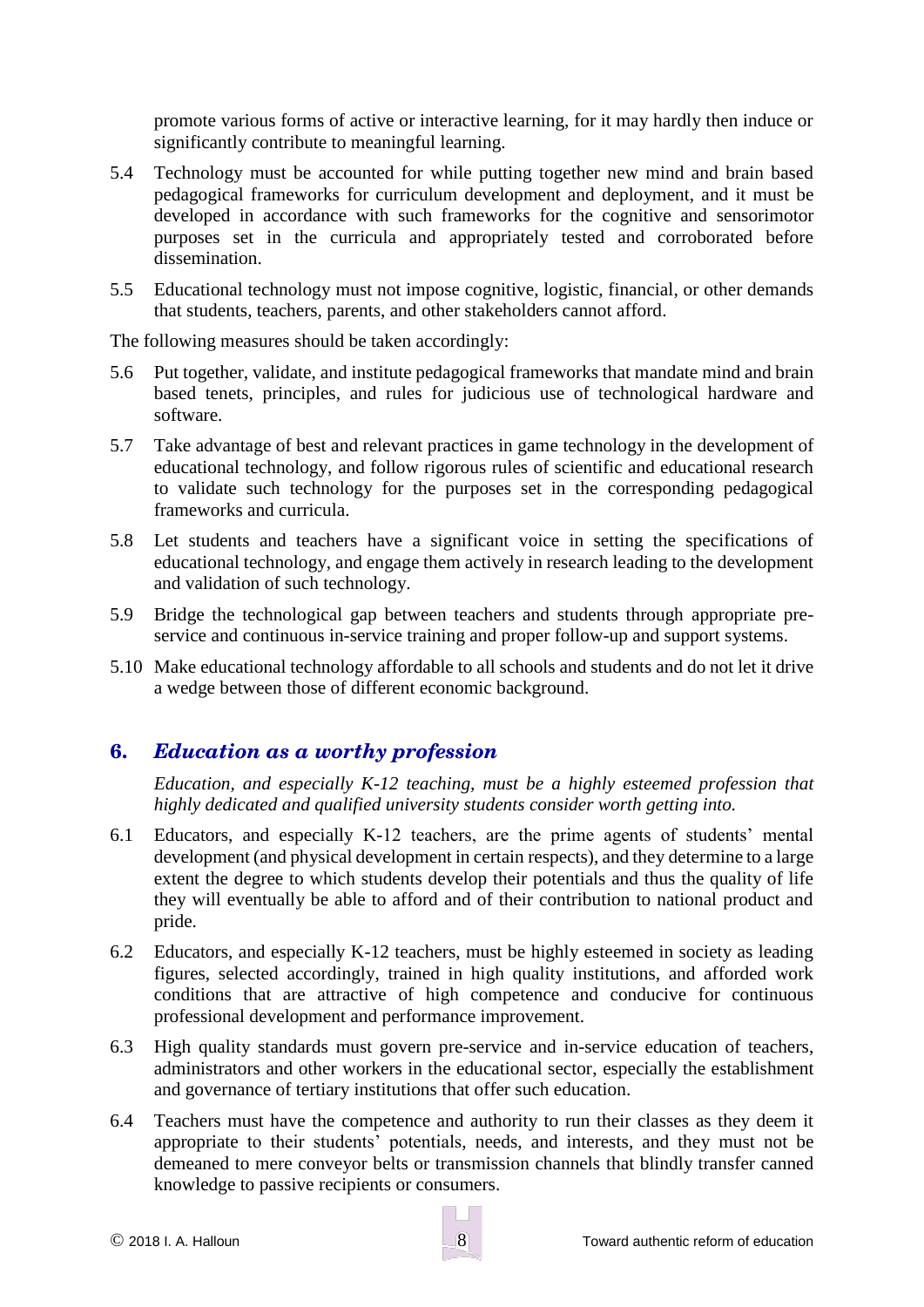6.5 School administrators must have the competence and authority to run their schools as they deem it appropriate with their teachers and community, and to duly evaluate, promote, and compensate teachers and all other school personnel in accordance with national standards and regulations.

The following measures should be taken accordingly:

- 6.6 Enforce national laws and regulations that turn K-12 education into a worthy and highly esteemed profession that attracts highly competent and caring people and keeps away university freshmen for whom becoming an educator is not a prime choice and university graduates who do not have an education major.
- 6.7 Enforce national laws and regulations evenly at all pre-service preparation and training institutions, and ensure that all K-12 educators get the same high quality pre-service education with due emphasis on clinical practice at appropriately structured and managed K-12 schools.
- 6.8 Institute the culture of continuous professional development (CPD) at K-12 schools and beyond, and enforce laws and regulations that make CPD a condition for promotion and pay raise.
- 6.9 Regulate teachers' syndicate like many others' (e.g., physicians, engineers, attorneys) to mandate and oversee the implementation of all professional matters, from induction into the profession to work compensation, fringe benefits, and retirement.
- 6.10 Let accomplished teachers and school administrators take a lead in educational reform in all respects and at all levels, from educational policy and legislation to curriculum design, deployment, and continuous evaluation and regulation.

*Teaching must be a highly valued and compensated profession that attracts highly dedicated and competent people to be trained as leaders in high quality institutions with regulated clinical practice, and systematically informed and supported while in-service for continuous professional development.*

### **7.** *Systemic education*

*Education must be conceived and managed in all respects and at all levels through a set of interacting dynamic systems of new structural and operational premises and concepts.*

- 7.1 Education is a human and social enterprise that caters to individuals and communities that are systemic by nature, individually and collectively, i.e., that are interacting systems made of interacting components to serve specific purposes and bring about emergent properties and synergetic functions that no system (or system component) can have alone or bring about on its own.
- 7.2 Education must be systemic, and not a top-down or command-and-control enterprise, in order to conform to whom and what it caters to, and especially to empower students who are systemic by nature, from brain to a whole person, to readily engage with every person and thing they come across in natural systemic, efficient, and productive ways.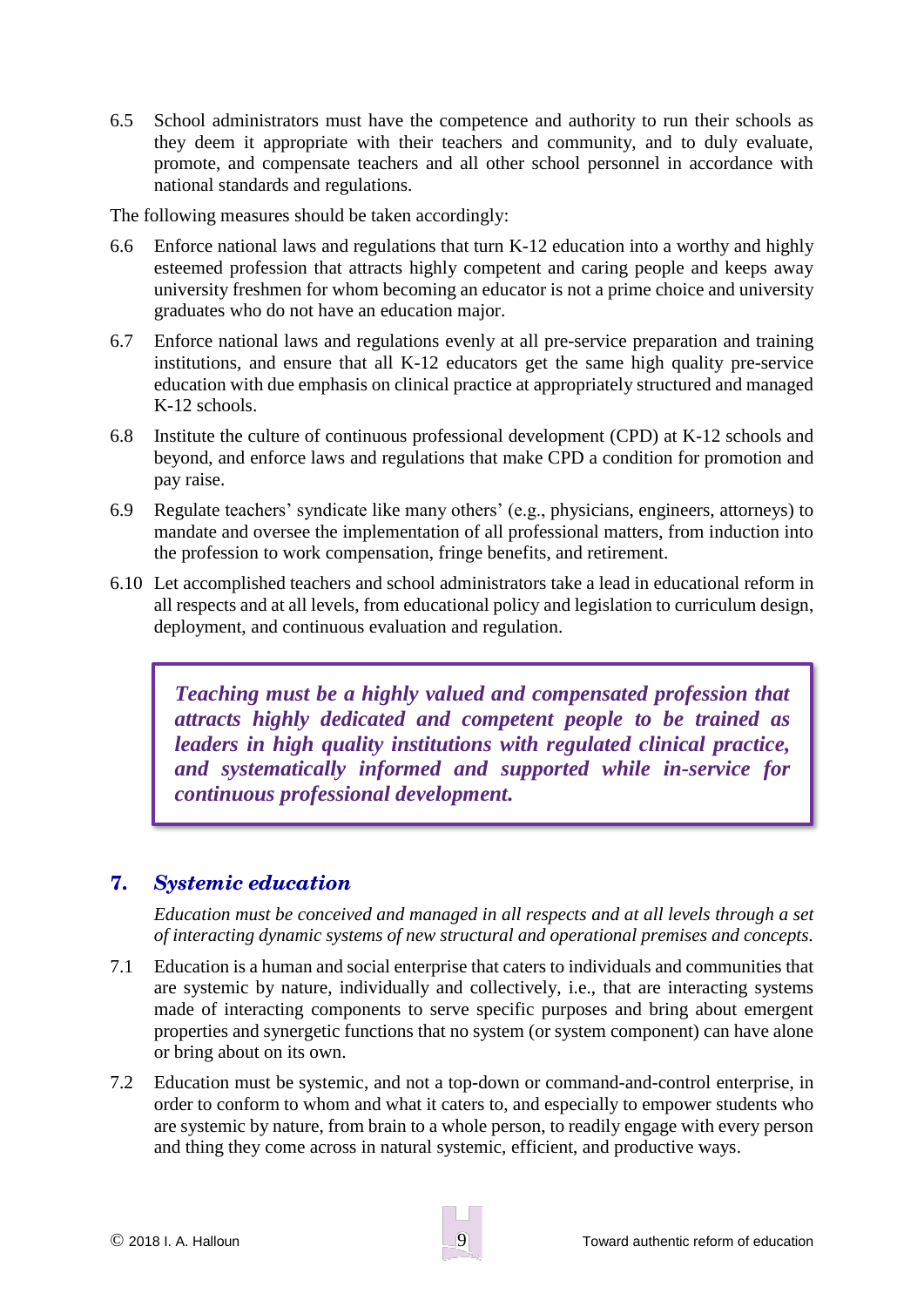- 7.3 Systemic education must be carried out by systemic learning agents (teachers, administrators, parents, etc.) at systemic schools where all actors, students included, interact with each other and with various sectors in the community, other schools and universities included, for the purpose of bringing about systemic citizens with 4P profiles.
- 7.4 Under a systemic perspective, all players in education must share power and distribute responsibility as co-owners and true partners of an educational enterprise that serves national and local purposes, and local authorities and learning agents must be relatively autonomous in deciding and carrying out all pedagogical, curricular, structural, and operational matters related to their individual schools.
- 7.5 Systemic education must be carried out under systemic pedagogical frameworks that ensure continuity across various grade levels and mandate experiential learning in systemic learning ecologies for implementing systemic cross-disciplinary curricula whereby traditionally distinct fields and disciplines converge in the make-up of dynamic systems related to the job market and various other aspects of everyday life.

The following measures should be taken accordingly:

- 7.6 Adopt new, systemic concepts of educational system, school, curriculum, student, teacher, principal, and all other actors and entities involved in education, that serve best and maintain due balance between national and local goals and aspirations.
- 7.7 Enforce true systemic governance at various levels of the educational system whereby all actors, especially teachers, school administrators, and local authorities, are entrusted with the broad mandates necessary to serve the potentials, needs, and aspirations of individual students and their own communities in close collaboration with each other, and with parents and various stakeholders in these communities.
- 7.8 Institute systemic platforms to bring all actors systematically together for collaborative and cooperative ventures that critically benefit from well-established best practices around the globe, and put at their disposal viable communication and exchange mechanisms with all data necessary for informed and efficient decisions and propitious continuous professional and institutional development.
- 7.9 Put together and sustain viable local and national monitoring, feedback, and support mechanisms – and not mere inspection and accountability terms and protocols – for continuous evaluation, regulation, and improvement of various practices and outcomes at different levels of the educational system, and reward actors and schools that come up with efficacious and efficient, creative and innovative practices and initiatives.
- 7.10 Dispose of all obstacles and adverse incentives, like rigid mandates and national diplomas based on single sets of state exams, that prevent authentic, efficient instruction, sustainable meaningful learning, and the development of  $21<sup>st</sup>$  century systemic, creative, and innovative global citizens.

*Policy and decision makers must be visionary, audacious, and competent enough to break up with the current educational system and stop improvising unsubstantiated and hodge-podge measures, importing latest fads blindly, and sneaking in foreign programs and diplomas that are grounded in traditional pedagogy and that bring no significant added value to our education.*